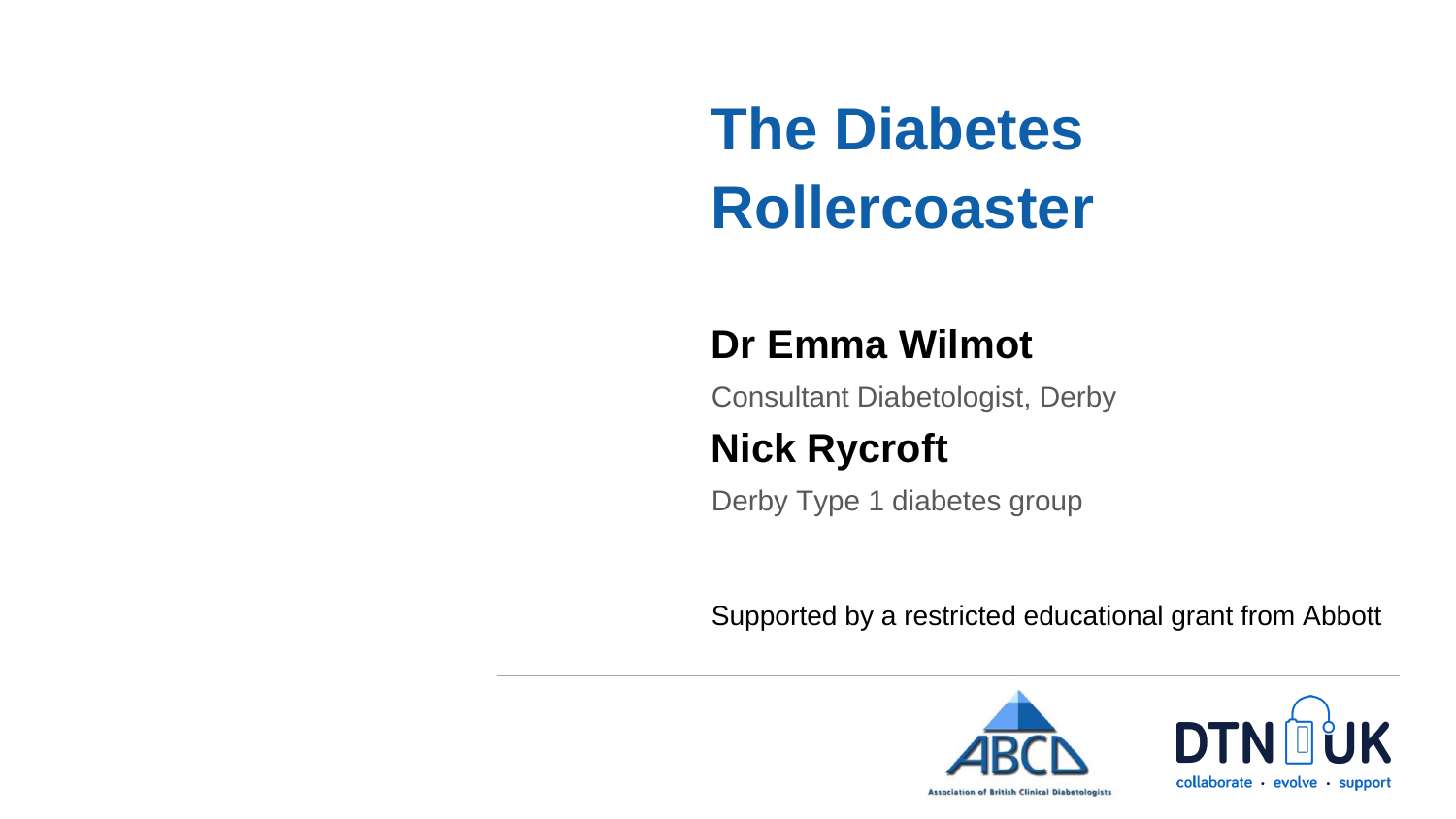**Dr Emma Wilmot** • Chair, Diabetes Technology Network UK • Consultant Diabetologist, University Hospitals of Derby and Burton, England UK **Nick Rycroft EW Disclosures:** Previous recipient of speaker fees & educational grants from Abbott Diabetes Care, Boehringer Ingelheim, Dexcom, Diasend, Eli Lilly, Medtronic, Novo Nordisk, Roche, Sanofi Aventis • Lead for Derby Type 1 diabetes group • Type 1 diabetes for 41 years

- 
- 

- 
- 



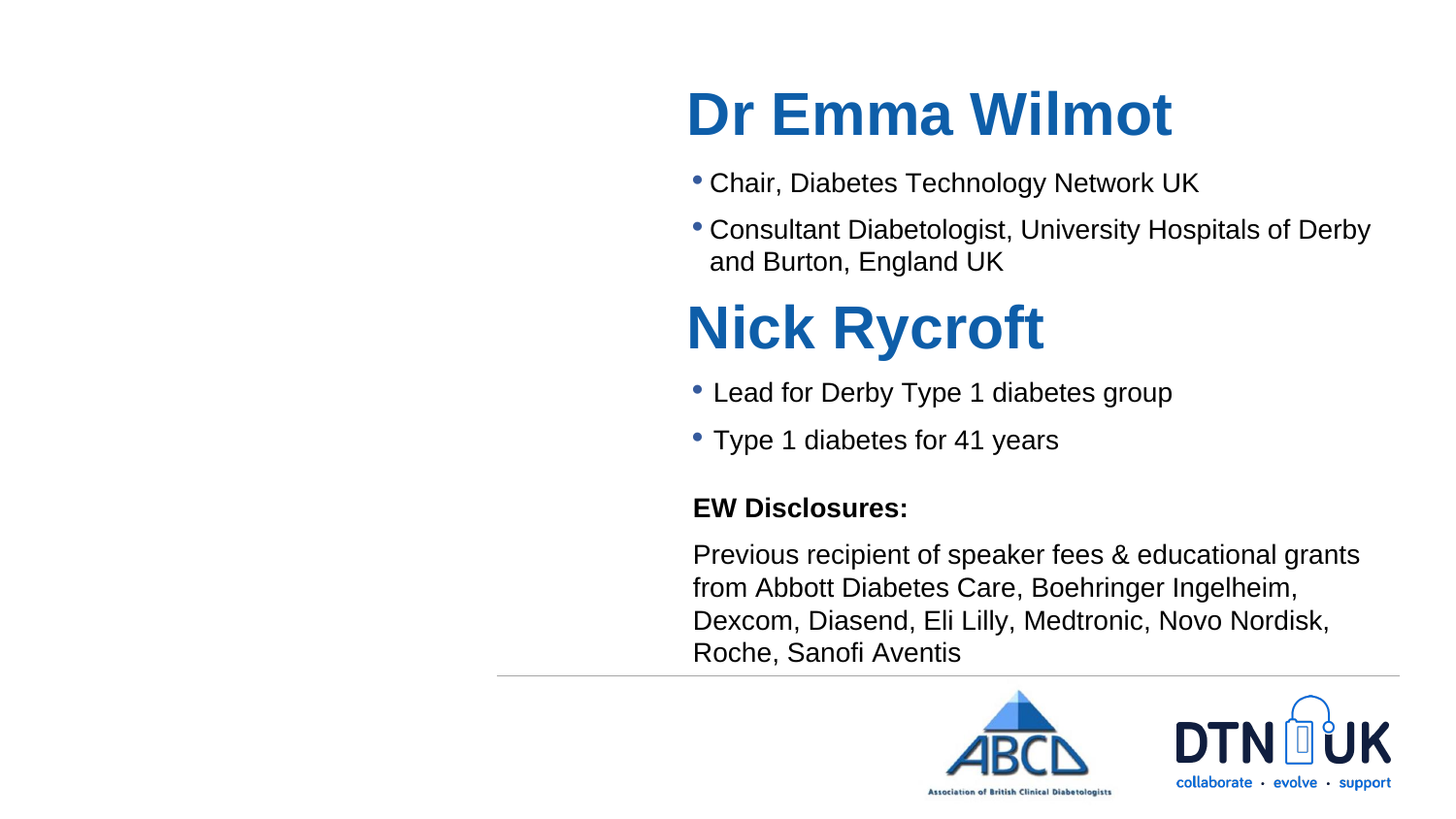Over correcting



**Association of British Clinical Diabetologists** 

## What can cause this? LOTS!

Snacks with no insulin

Injection sites /

Activity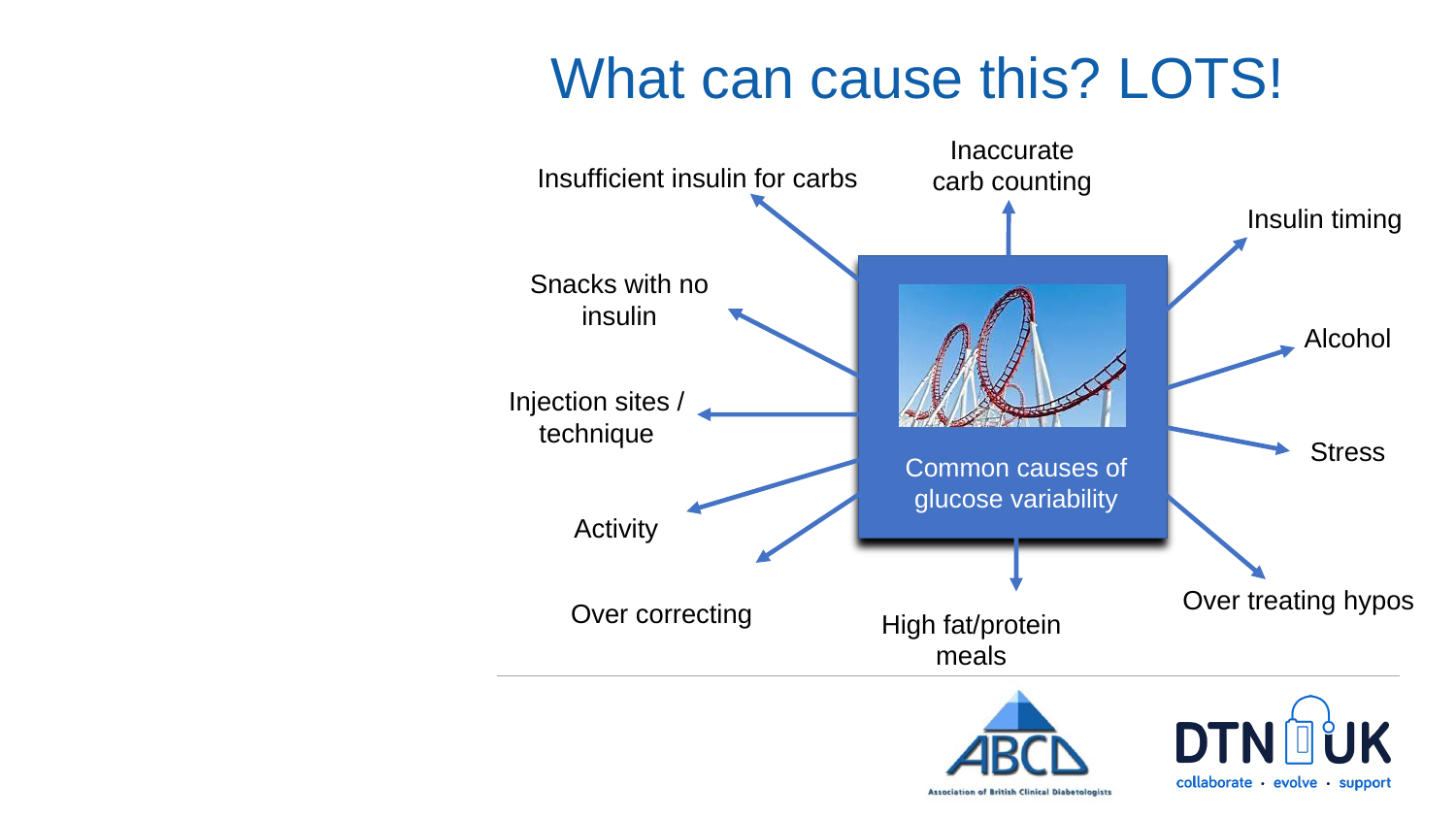diaTribe

## 42 factors!

## **Factors That Affect BG**

### Food ↑↑ 1. Carbohydrate quantity → ↑ 2. Carbohydrate type  $\rightarrow \uparrow$  3. Fat  $\rightarrow$  1. Protein  $\rightarrow$  1 5. Caffeine  $\downarrow$   $\uparrow$  6. Alcohol  $\downarrow$   $\uparrow$  7. Meal timing ↑ 8. Dehydration ? 9. Personal microbiome **Medication**  $\rightarrow \downarrow$  10. Medication dose

- $\downarrow$  **↑** 11. Medication timing
- $\downarrow$  12. Medication interactions
- ↑↑ 13. Steroid administration
- 14. Niacin (Vitamin B3)

### **Activity**

- $\rightarrow \downarrow$  15. Light exercise
- $\sqrt{16}$ . High-intensity and moderate exercise
- $\rightarrow \sqrt{ }$  17. Level of fitness/training
- $\sqrt[4]{\uparrow}$  18. Time of day
- $\sqrt[4]{\uparrow}$  19. Food and insulin timing

## **Biological**

- ↑ 20. Insufficient sleep
- $\uparrow$  21. Stress and illness
- $\downarrow$  22. Recent hypoglycemia
- → ↑ 23. During-sleep blood sugars
- ↑ 24. Dawn phenomenon
- ↑ 25. Infusion set issues
- 1 26. Scar tissue and lipodystrophy
- ↓↓ 27. Intramuscular insulin delivery
- 1 28. Allergies
- ↑ 29. A higher glucose level
- $\sqrt{T}$  30. Periods (menstruation)
- ↑↑ 31. Puberty
- $\downarrow$  32. Celiac disease
- 1 33. Smoking

### **Environmental**

- ↑ 34. Expired insulin
- ↑ 35. Inaccurate BG reading
- $\sqrt{\Upsilon}$  36. Outside temperature
- 1 37. Sunburn
- ? 38. Altitude

### **Behavioral & Decision Making**

- $\downarrow$  39. Frequency of glucose checks
- $\downarrow \uparrow$  40. Default options and choices
- $\sqrt{\Upsilon}$  41. Decision-making biases
- $\downarrow \uparrow$  42. Family relationships and social pressures

## https://diatribe.org/42Factors



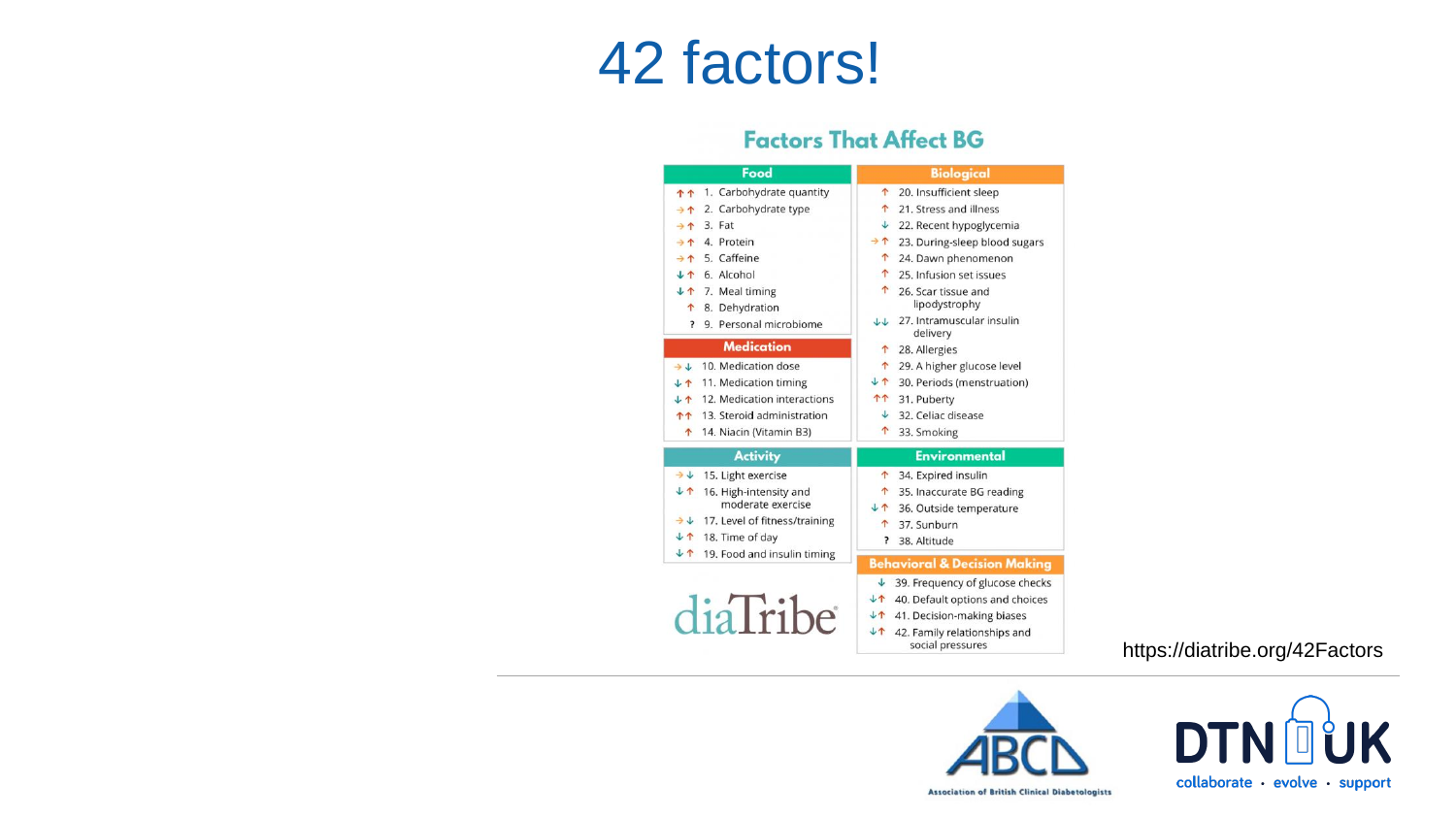# Rollercoaster climb: The rapidly rising glucose

- Some common causes are eating carbohydrate
	- With missed bolus of insulin
	- A late bolus of insulin
	- Not getting the carb count quite right
	- To treat a hypo and overdoing it
- If you are on an insulin pump always consider set failure as a potential cause







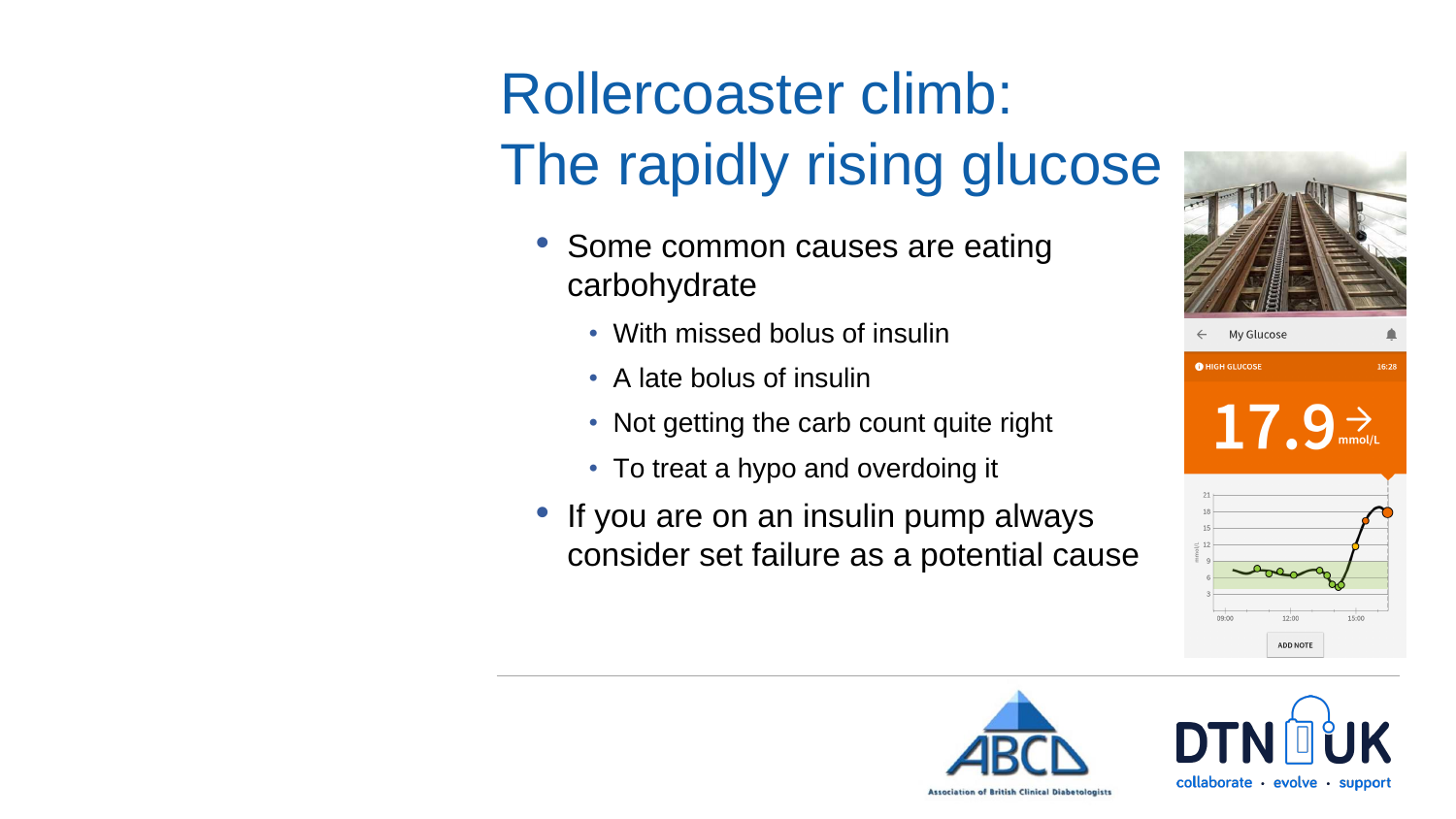### Wednesday 11/5



Tuesday 10/5



## Look familiar?

## What could be causing this?



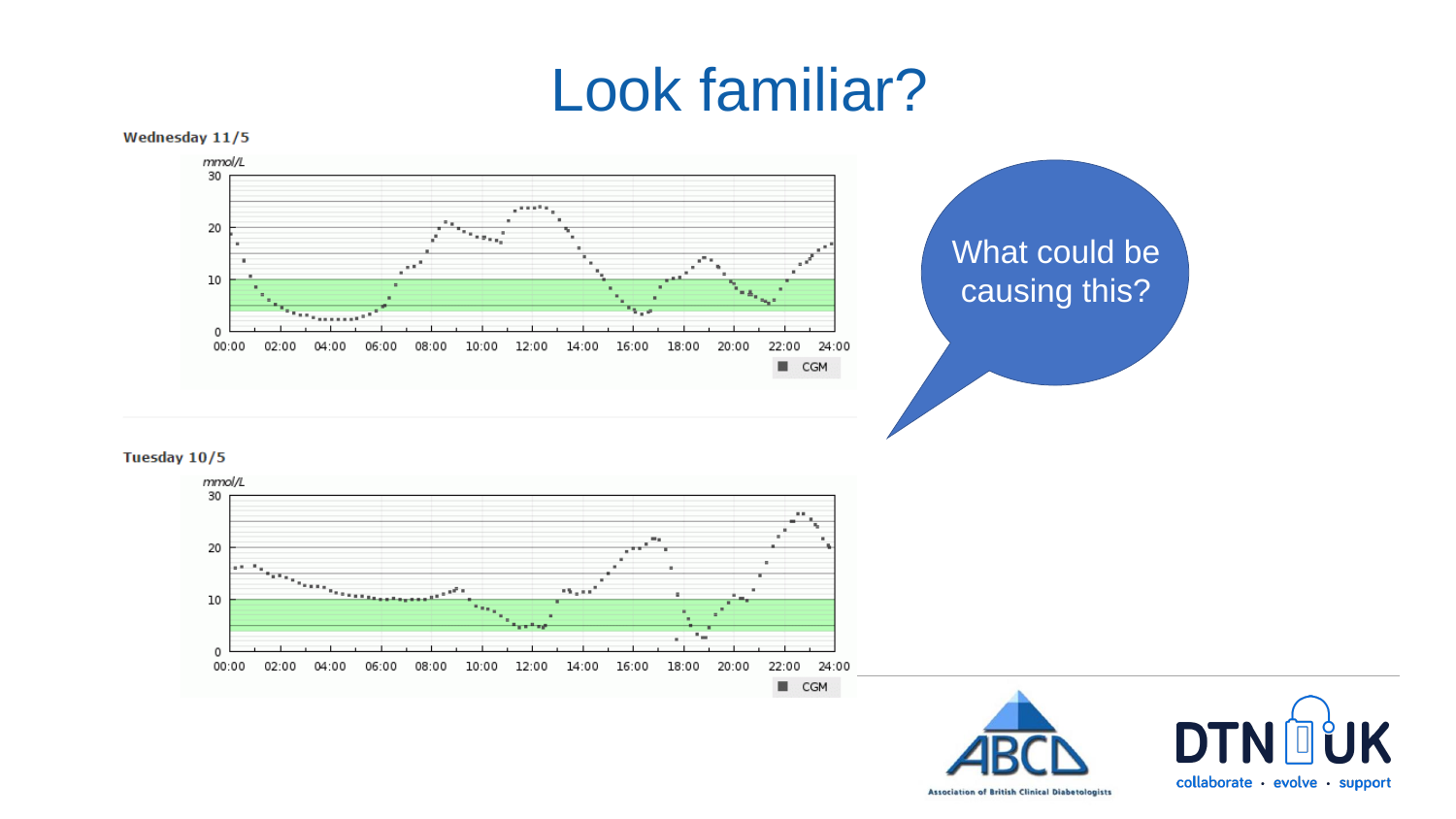

Tuesday 10/5



**Association of British Clinical Diabetologists**